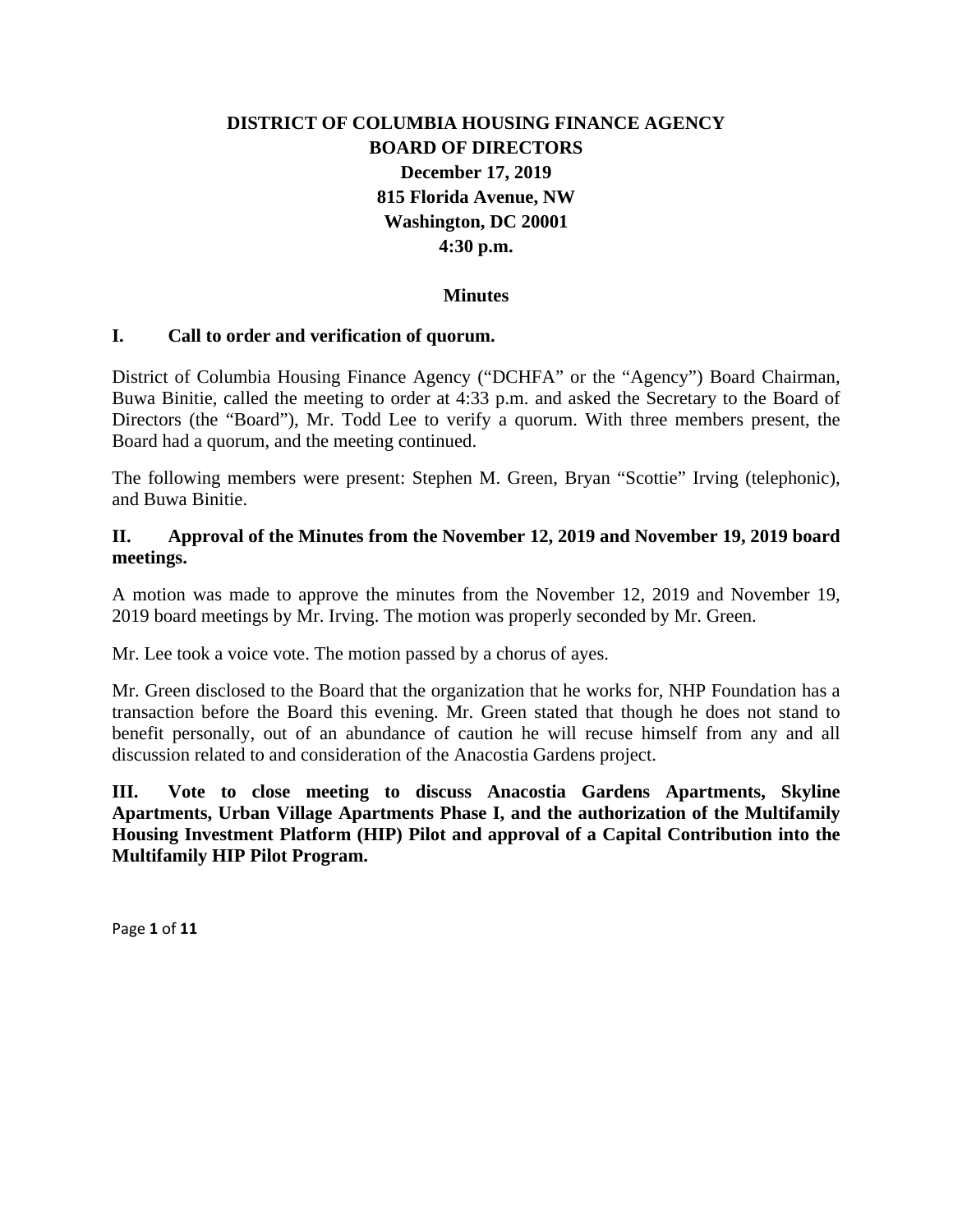Pursuant to the District of Columbia Administrative Procedure Act, the Chairman of the Board of Directors called for a motion to close the meeting in order to discuss, establish, or instruct the public body's staff or negotiating agents concerning the position to be taken in negotiating Anacostia Gardens, Skyline Apartments, Urban Village Apartments Phase 1, and the authorization of the Multifamily HIP Pilot Program and approval of a capital contribution into the Multifamily HIP Pilot Program. An open meeting would adversely affect matters related to the Agency. (D.C. Code  $\S2-575(b)(2)$ ).

A motion was made to close the meeting by Mr. Irving. The motion was properly seconded by Mr. Green. The motion passed by a chorus of ayes.

The meeting was closed at 4:37 p.m. and re-opened at 5:48 p.m.

DCHFA Board member Heather Howard joined the meeting at 5:49 p.m.

Mr. Green left the meeting and did not participate in any discussion or voting regarding the Anacostia Gardens Apartments transaction.

#### **IV. Consideration of DCHFA Final Bond Resolution No. 2019-30 for Anacostia Gardens Apartments.**

DCHFA Underwriter, Ksenia Camacho, presented the transaction to the Board and recommended that the Board approve a final bond resolution, authorizing the issuance of a taxexempt note, in an amount not to exceed \$16,426,861 to finance a portion of the cost of the acquisition and rehabilitation of the Anacostia Gardens project.

Ms. Camacho stated that the transaction was included in the Eligibility Resolution authorizing the issuance of taxable and/or tax-exempt bonds or obligations on December 1, 2017, as part of the Agency's Convertible Option Bond (the "COB"), which was the District of Columbia's plan of action to preserve affordable housing in the event that private activity bonds were discontinued by recent federal tax reform legislation. The transaction was re-induced on September 24, 2019 due to the passage of time between the COB and the proposed closing.

Ms. Camacho stated that NHP Foundation ("NHP") acquired this property in 2016 as a result of the Tenant Opportunity to Purchase Act ("TOPA") process. In 2015, the previous owner of the property, Norsol, Inc., decided to sell Anacostia Gardens, which triggered TOPA. The tenants formed the Anacostia Gardens Tenant Association, Inc. ("AGTA") and sought a developer partner to perform repairs and renovations to the property. The AGTA selected NHP as

Page **2** of **11**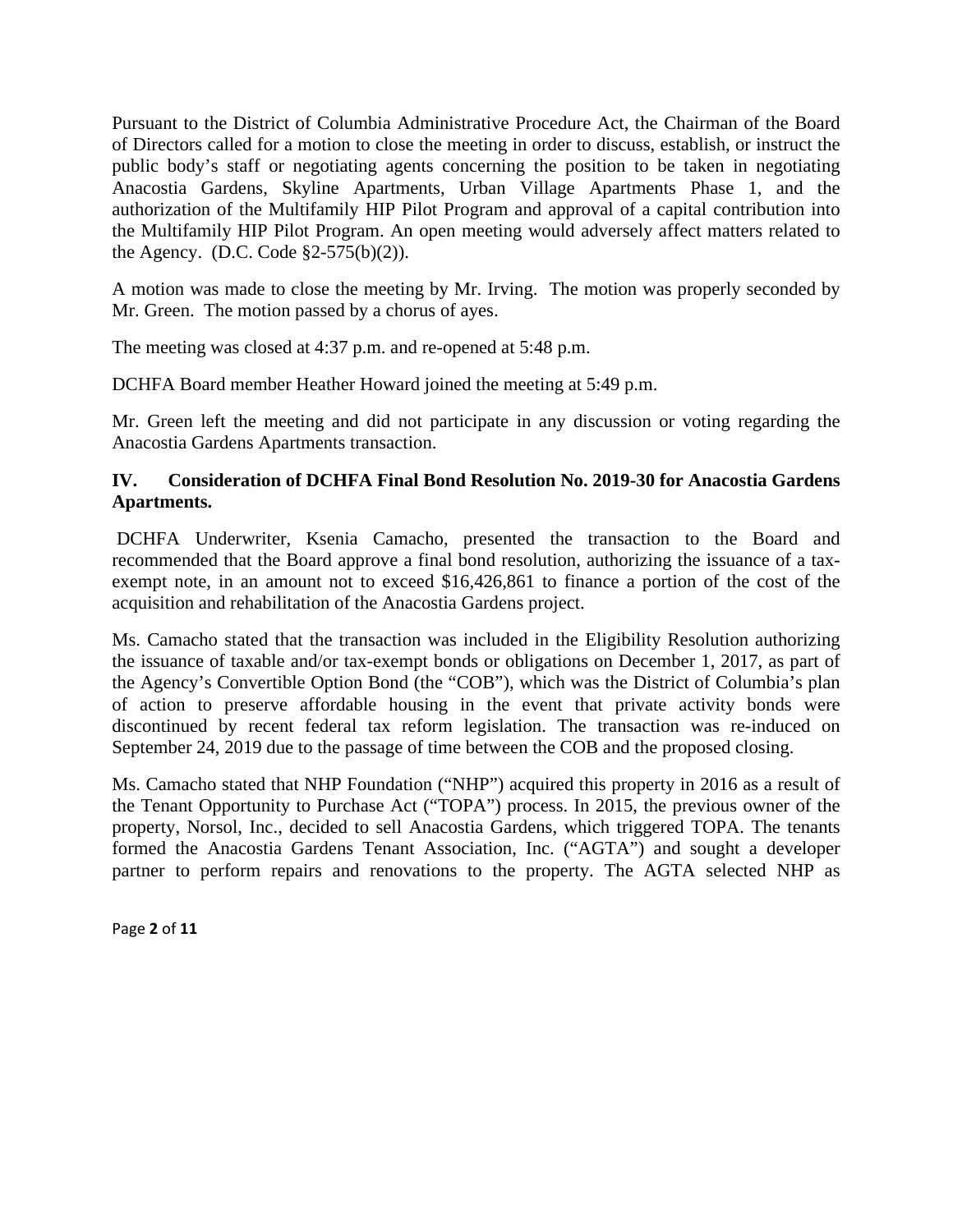developer and partner, and entered into an Assignment of Purchase and Sale Agreement and Tenant Purchase Rights and Development Agreement on February 15, 2016.

Ms. Camacho stated that Anacostia Gardens Owner, LLC (the "Borrower") is now coming in for approval of the final bond resolution for this project, and is getting prepared for a pre-closing for this transaction on January 6, 2020.

The unit mix of the development consists of 37 one bedroom units, 49 two bedroom units and 14 three bedroom units. Ninety-one units will be restricted to residents earning 60 percent of area median income ("AMI") or less, and nine units are restricted to residents earning 50 percent of AMI or less.

Ms. Camacho stated that the proposed scope of work for this project includes a new roof, a new security system including closed circuit television, as well as key fob access, kitchen cabinet replacement, and bath fixtures.

The capital stack for the development will consist of permanent financing in the approximate amount of \$13,900,000 through the private placement of a tax-exempt note to Allianz Life Insurance Company of North America, a \$9,850,000 Housing Production Trust Fund ("HPTF") loan, \$8,063,345 in low income housing tax credit ("LIHTC") equity, and \$1,254,741 in deferred developer fee.

As described above, the new owner and borrowing entity for the proposed transaction will be Anacostia Gardens Owner, LLC. The 0.01% managing member will be Anacostia Gardens GP LLC ("AGGP"). NHP will be the managing member of AGGP and own a 90% ownership interest in AGGP. AGTA will own a 10% interest in AGGP. NHP will be the guarantor for the transaction.

At closing, the Borrower will admit a 99.99% tax credit investor member, NHT Equity, LLC or its affiliate to facilitate the LIHTC equity investment. The remaining members of the development team consist of WCS Construction, LLC as the general contractor, Studio K Architecture as the architect, WinnResidential as the property manager and Operation Pathways as the tenant services provider.

Ms. Camacho concluded the presentation and introduced John Hoffer, a member of the development team from NHP. Mr. Hoffer stated that NHP, the tenants association and the community are all excited about the renovations to the property.

Ms. Camacho opened the floor for questions. There were no questions from the Board.

Page **3** of **11**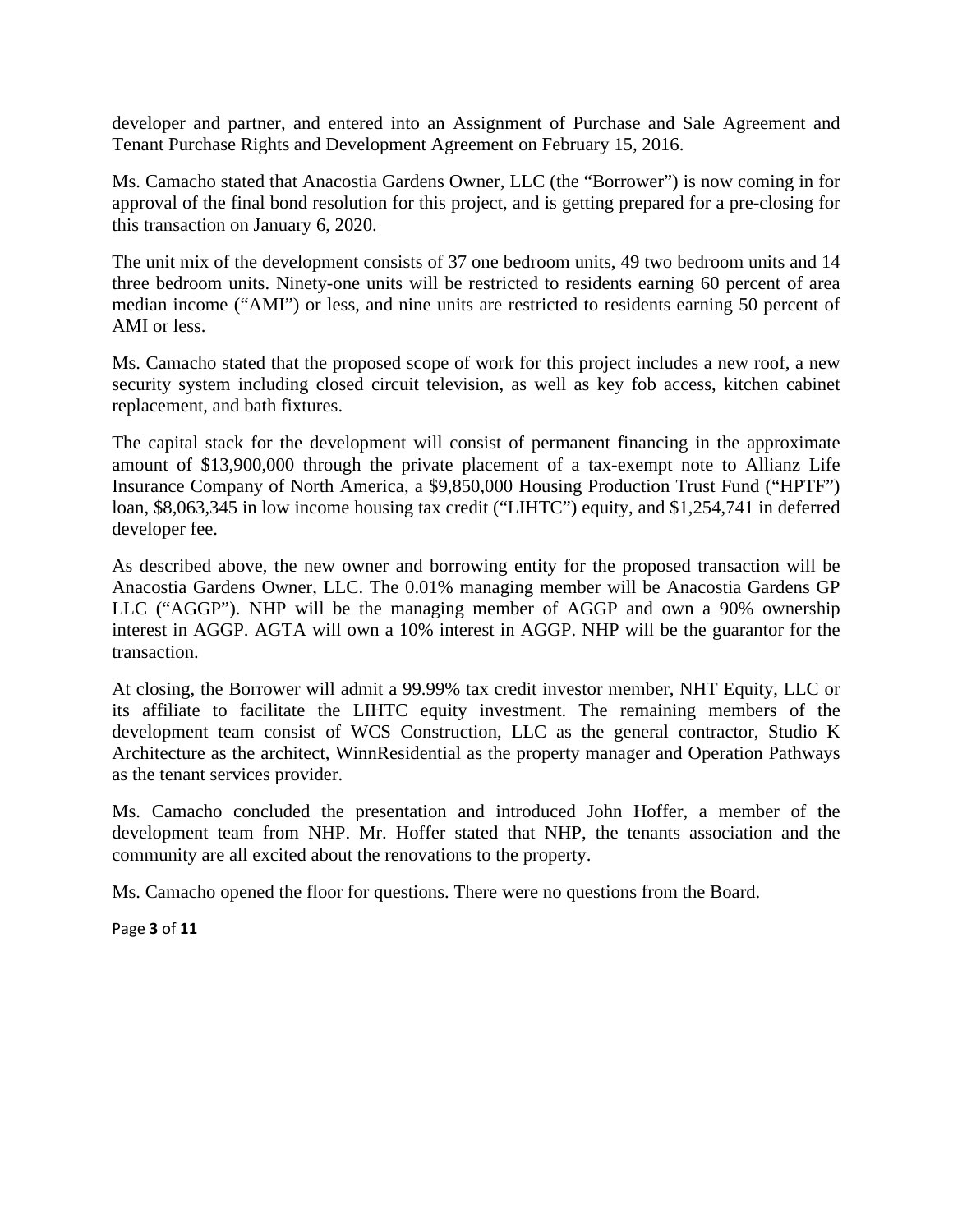Mr. Binitie called for a motion to approve DCHFA Final Bond Resolution number 2019-30 for Anacostia Gardens Apartments. Mr. Irving made a motion to approve the resolution; that motion was properly seconded Ms. Howard.

Mr. Lee took a poll vote because the Agency is committing volume cap (Mr. Green was recused and did not vote). The resolution was approved.

## **V. Consideration of DCHFA Eligibility Resolution No. 2019-31 for Skyline Apartments.**

Ksenia Camacho, Multifamily Loan Underwriter, presented the transaction to the Board. The MLNI underwriting staff recommends that the Agency's Board approve an inducement resolution for the issuance of tax-exempt and/or taxable bonds in an amount not to exceed \$86,375,000, inclusive of taxable bonds in the amount of \$20,000,000, to finance a portion of the costs to rehabilitate 398 units at Skyline Apartments (the "Development"), formerly known as Forest Ridge and The Vistas.

The project is currently covered by four project-based Section 8 Housing Assistance Payment ("HAP") contracts covering 381 units. The HAP contracts expire in April 2022, and are in the process of being extended through the U.S. Department of Housing and Urban Development's ("HUD") Mark-Up-to-Market ("MUTM") program. MUTM is a HUD program which involves changing the rental rates for expiring Section 8 properties to get them closer to market rents.

Ms. Camacho stated that the sponsors, Redwood Housing Realty LLC ("Redwood") and Belveron Partners, LLC, are purchasing the property, performing an extensive rehabilitation, and requesting that HUD conduct the MUTM.

Ms. Camacho stated that this deal is now being induced to preserve acquisition credits since the sponsors are currently utilizing pre-development money. Ms. Camacho stated that MLNI has been in touch with the sponsors about the timing of HUD's MUTM process. MLNI will be conducting an in-depth underwriting when the HUD approved rents come back to MLNI to review, and before returning to the Board for approval of the final bond resolution.

The unit mix of the Development consists of 24 one bedroom units, 203 two bedroom units, 163 three bedroom units and 8 four bedroom units. All of the units in the Development will be restricted to residents earning 60 percent of AMI or less.

Page **4** of **11**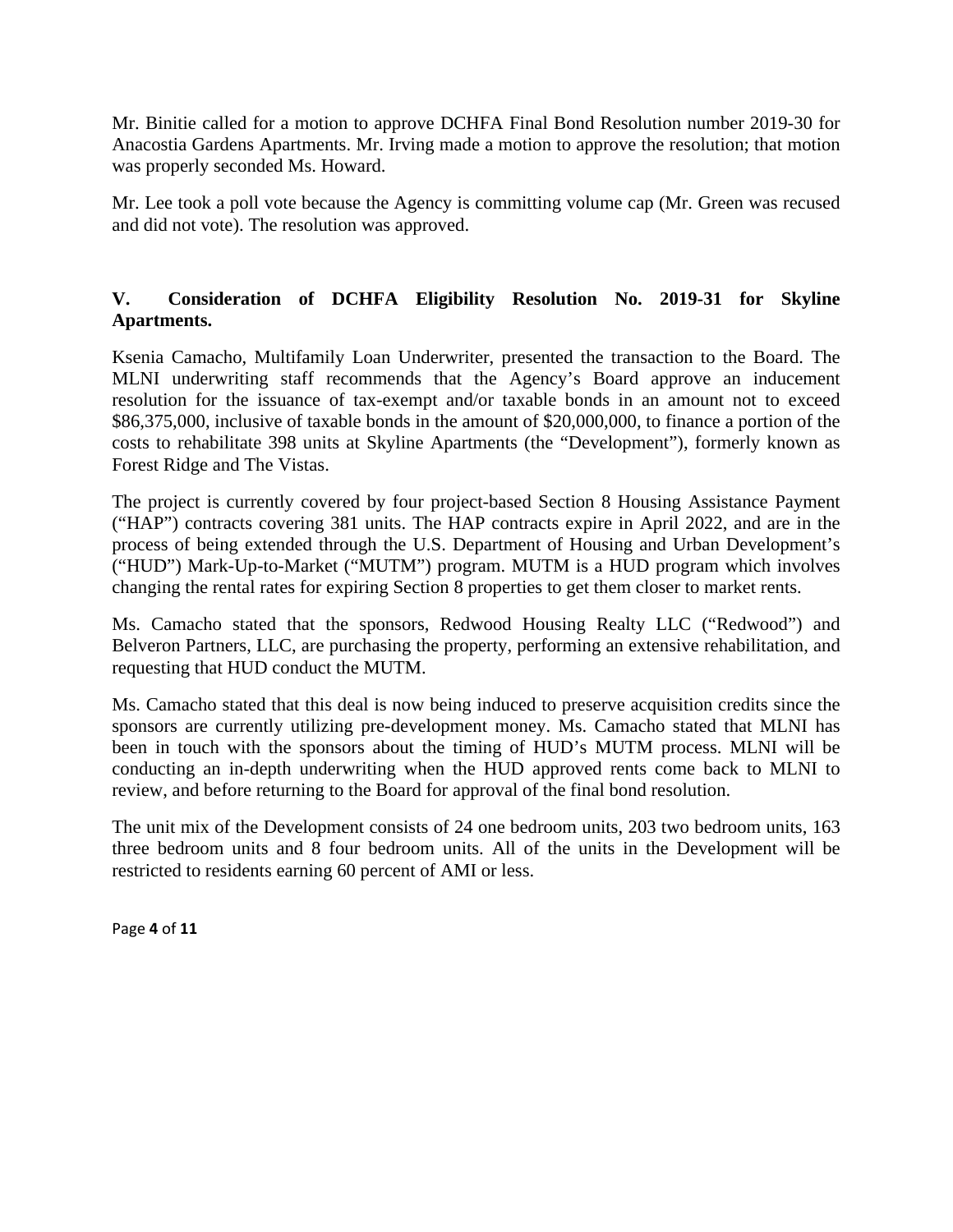The capital stack for the Development will consist of permanent financing in the approximate amount of \$89,100,000 as a private placement of bonds with Citibank (\$69.1 million in taxexempt bonds and \$20 million in taxable bonds), \$49,167,813 in low income housing tax credit ("LIHTC") equity, \$142,605 in deferred developer fee and \$5,345,904 in interim income.

Skyline Apartments, LP will be the owner and borrowing entity (the "Borrower") in the transaction. The 0.001% general partner and managing member is Skyline Manager, LLC and consists of Redwood Housing, Inc. a non-profit organization supported by the National Foundation for Affordable Housing Solutions, Inc. (the "NFAHS"). The administrative general partner is Skyline Apartments Management, LLC, composed of Redwood as the 66.67% member and Belveron Partners Fund V JV, LLC as the 33.33% member. Redwood Housing Capital, LLC will be the guarantor for the transaction. At closing, the Borrower will admit a 99.99% tax credit investor member to facilitate the LIHTC investment.

Mr. Binitie asked Ms. Camacho when she anticipates HUD finishing the MUTM process. Ms. Camacho stated that the request for approval has been submitted to HUD, and that HUD has been informed that the closing for the project is scheduled for March. Ms. Camacho stated that MLNI is expecting feedback from HUD regarding the MUTM in February.

Ms. Camacho concluded her presentation and introduced members of the development team present: Ryan Fuson, Nick Boehm and Felipe Serpa from Redwood, Louis Harrison with Belveron, and Jason Goldblatt with the NFAHS.

Mr. Green asked the development team which Section 8 contract renewal program they are planning to utilize. Mr. Fuson stated that the Borrower will be exercising Option 1 under the HUD Section 8 Renewal Policy Guide, which is the MUTM.

Mr. Lee stated that since this is the development team's first project in the District of Columbia, the Agency will require that the development team work with a local partner. Mr. Fuson stated that the NFAHShas completed projects in the District of Columbia before, and they are a part of the development team. Mr. Fuson also stated that his team is a part of this transaction and will be acting as the managing general partner.

Mr. Binitie stated that the Board will make the requirement for local partner participation in the transaction a condition to the approval of the final bond resolution.

There were no further questions from the Board.

Page **5** of **11**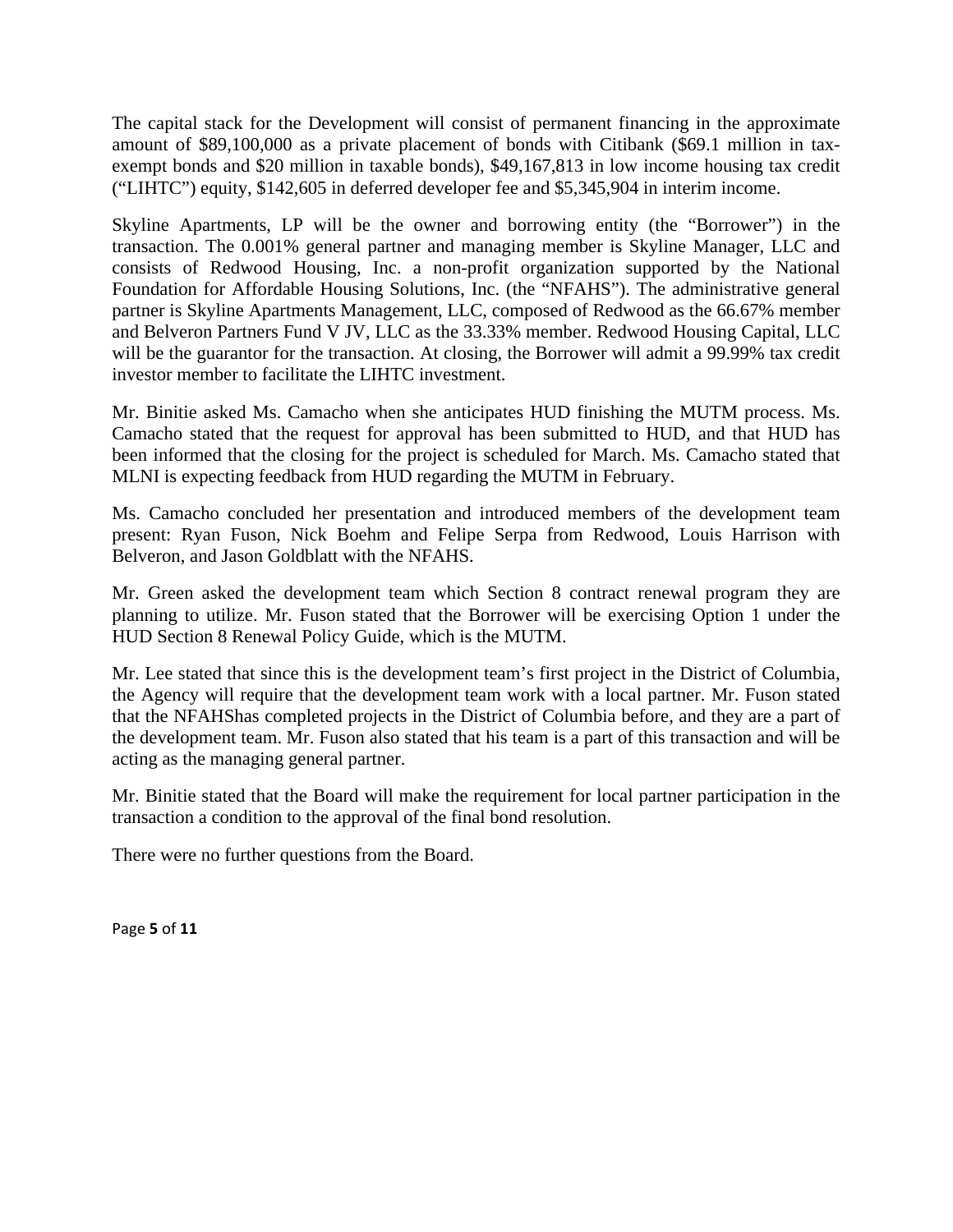Mr. Binitie called for a motion to approve DCHFA Eligibility Resolution number 2019-31 for Skyline Apartments. Mr. Green made a motion to approve the resolution; that motion was properly seconded Ms. Irving.

Mr. Lee took a poll vote because the Agency is committing volume cap. The resolution was unanimously approved.

### **VI. Consideration of DCHFA Eligibility Resolution No. 2019-32 for Urban Village Apartments Phase 1.**

Kristin Chalmers, Senior Multifamily Loan Underwriter, presented the transaction to the Board. The MLNI underwriting staff recommends that the Agency's Board approve an inducement resolution for the issuance of tax-exempt bonds in an amount not to exceed \$35,200,000 to finance a portion of the costs to acquire and rehabilitate 115 units at Urban Village Apartments Phase 1 (the "Development" or the "Property").

The project will be located in the Columbia Heights neighborhood of Ward 1. The Somerset Development Company ("Somerset"), in partnership with the Urban Village Tenant Association ("UVTA"), currently owns Urban Village Apartments, a 72-unit affordable garden-style complex.

After the compliance period for the existing low income housing tax credits for the Property expired in December 2017, Somerset and UVTA proposed to redevelop the site in partnership with Housing Up, a nonprofit affordable housing developer and Permanent Supportive Housing ("PSH") service provider.

The project site will be redeveloped in two phases. The subject transaction is in Phase 1. During Phase 1 the existing site will be demolished. Upon completion of Phase 1 of the Development an additional 43 affordable units will be provided, for a total of 115 affordable units at the Property.

The unit mix for the Development will consist of nine efficiency units, 31 one bedroom units, 51 two bedroom units, and 24 three bedroom units. Fourteen of those units will be PSH units, and will receive DC Local Rent Supplement Program vouchers.

All tenants will be relocated off-site during construction and will have the right to return upon construction completion. Housing Up will be providing case management services to PSH tenants, who will be referred by the DC Department of Behavioral Health through the coordinated entry system.

Page **6** of **11**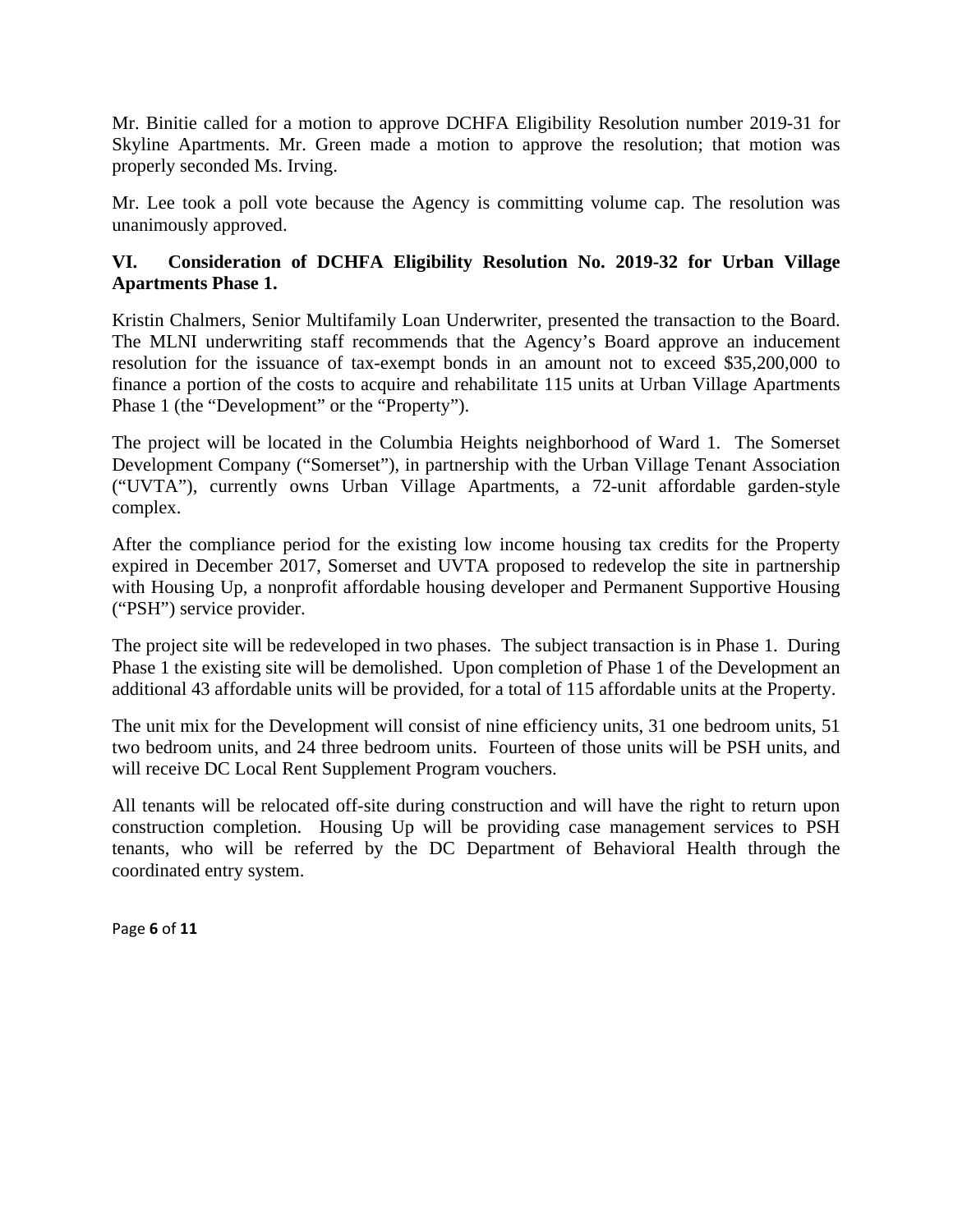Upon completion the building structure will be a four-story wood construction over concrete slab. The general contractor for the project will be Whiting-Turner Contracting Company ("Whiting-Turner"). Whiting-Turner and the development team have selected Blueprint Robotics, Inc. ("Blueprint") as the primary subcontractor for the project.

The development team is currently projecting that Blueprint's budget will make up approximately 39 percent of hard costs. Since Blueprint consists of a large portion of the construction budget and a significant portion of the construction contract consists of construction of the wood framework offsite by non-District residents, the MLNI staff has consulted with the District of Columbia Department of Employment Services ("DOES") to understand the impact, if any, that construction of the framework offsite has on the project's compliance with the DOES First Source Employment Program ("First Source").

Ms. Chalmers stated that DOES has confirmed that because the framework is being built outside of the District of Columbia it will be treated as a product, and the work hours for constructing the framework will not be factored into the equation for First Source compliance.

Total development costs of the project are \$56.2 million, or approximately \$489,000 per unit. Rents are being underwritten to maximum program limits for DC Department of Housing and Community Development's HPTF program. Projected net operating income for the project is \$1.4 million, which supports a permanent mortgage of \$12.7 million, with an amortizing debt service coverage ratio of 1.22x.

With regard to the transaction structure, the project will be financed through the issuance of \$28.2 million in short term and long term tax-exempt bonds.

The sponsor has not selected a construction or permanent lender at this time but is contemplating Fannie Mae MTEBS program, the Freddie Mac Tax Exempt Loan "TEL" program, and DCHFA's HUD Risk Share program.

Somerset and New Community Partners will serve as guarantors for the transaction. Other members of the development team include Eric Colbert & Associates as the architect, and Habitat America, LLC as the property manager.

Ms. Chalmers concluded her presentation and introduced members of the development team present: James Ruffing, James Campbell, Nancy Hooff, Patrick McAnaney and Anya Kamara and from Somerset; William Whitman from New Community Partners, partnering with Somerset, and Chapman Todd with Housing Up.

Page **7** of **11**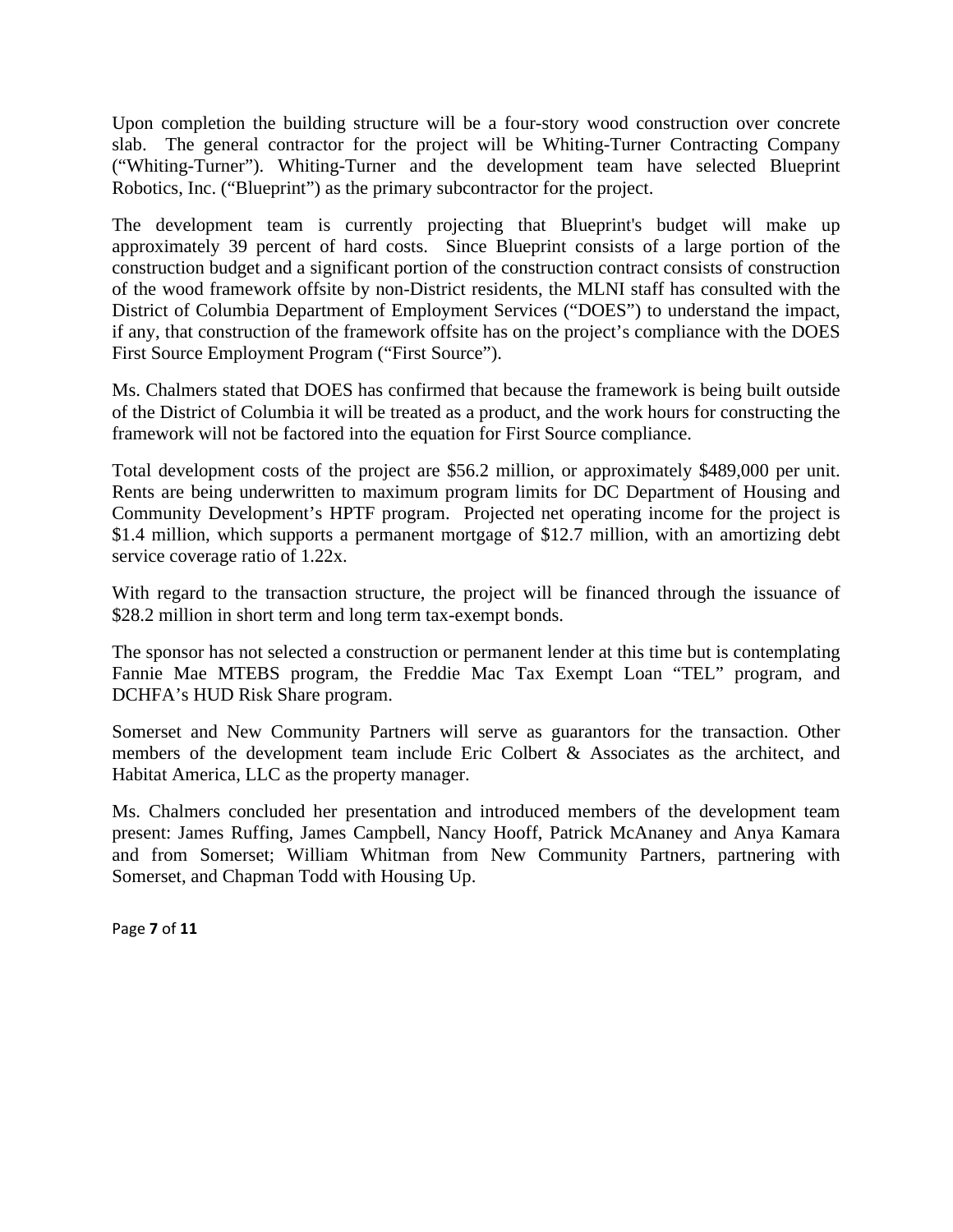Mr. Binitie asked the development team why chose to depart from a traditional street build for this project, instead of using robotics. Mr. McAnaney stated that the biggest benefit to the developer is that they are performing a passive house build. A passive house is one which a comfortable interior climate can be maintained without active heating and cooling systems, primarily because of the inclusion of a layer of highly efficient insulation that wraps around the building framework. He stated that Blueprint has a long tradition of constructing passive houses Blueprint, he stated, can build all the insulation inside, thereby reducing coordination problems, considering all of the different subcontractors cycling in and out during construction with a traditional street build.

Mr. Binitie asked Mr. McAnaney what is the benefit to him as an owner, and what are the eventual benefits to the residents by building a passive house. Mr. McAnaney stated that the biggest benefit to the ownership is that they are building a project that is going to last for a long time in the age of climate change, and that they are assured that they will have a building that can adapt and can be resilient long-term for our residents and for the community overall.

Mr. McAnaney stated that the benefits to the residents are that they are going to have reduced utility bills and an increase in energy efficiency.

Mr. Binitie asked how coordination with PEPCO for all the tie-ins will work since they are using robotics. Mr. McAnaney stated that the development team anticipates that it will be the same process as a traditional build – PEPCO will perform the same on-site installation, including the tie-ins.

Ms. Howard asked about the process for inspections, and whether they remain the same or are there more or less than usual. Mr. McAnaney stated that the development team is considering conducting more of the inspections in the factory. There is some potential, he said for bringing the green building rater for passive house construction into the factory review the product as it is being manufactured. Mr. McAnaney stated that some of the raters will be able to perform some of the inspections in the factory, thereby creating a time savings. The in-house inspection process is a work in progress.

Mr. Green asked what holds all the insulation in place for shipping. Ms. Kamara explained that the insulation is closed in by two pieces of wood. Ms. Kamara offered to send a diagram to explain how it works.

Mr. Binitie asked whether a third party conducts inspections. Ms. Kamara stated that they are currently working to finalize the inspections process, but normally the development team uses a third party for inspections.

Page **8** of **11**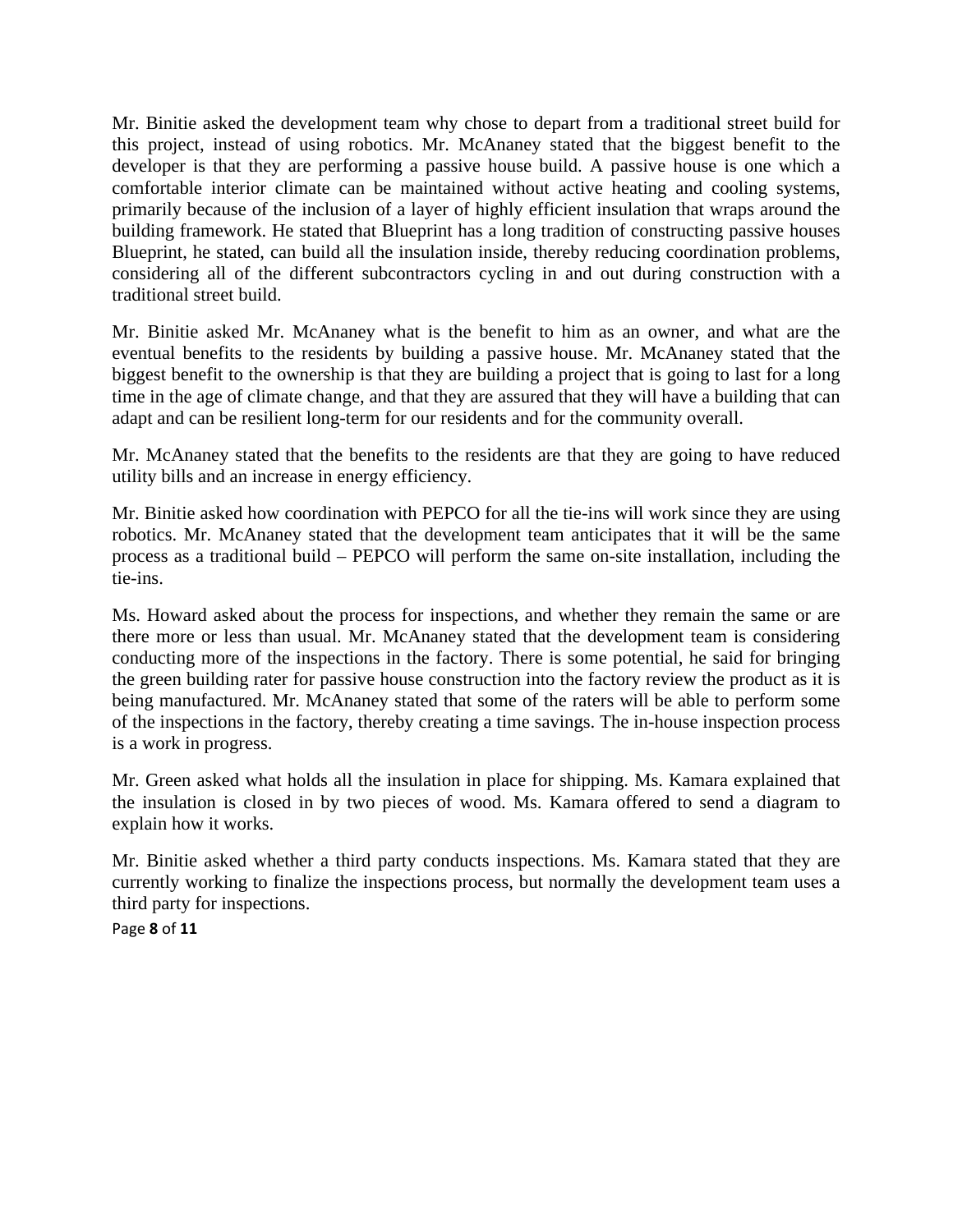Ms. Kamara stated that the portion of the passive house that is includes all of the mechanicals, including the plumbing, is left open on the inside of the house. Once that portion of the house is on-site at the project, someone can perform the inspection. Ms. Kamara acknowledged that the founders of Blueprint had a number of issues with getting local authorities to come to the Blueprint factory in Baltimore to inspect. Mr. Whitman stated that the software that drives the Blueprint robotics system is called Revit, which will produce a completely integrated set of drawings to work with.

Mr. Binitie stated that there apparently must be very little room for error from a constructability standpoint. He asked who is leading the charge as far as that precision is concerned. Ms. Kamara stated that the development team is in close contact calls with the Blueprint team.

Mr. Binitie called for a motion to approve DCHFA Eligibility Resolution number 2019-32 for Urban Village Apartments Phase I. Mr. Green made a motion to approve the resolution; that motion was properly seconded by Ms. Howard.

Mr. Lee took a poll vote because the Agency is committing volume cap. The resolution was unanimously approved.

#### **VII. Consideration of DCHFA Eligibility Resolution No. 2019-16(G) regarding the authorization of the Multifamily HIP Pilot Program and Approving of a Capital Contribution into the Multifamily HIP Pilot Program in an Amount Not to Exceed \$5,000,000.**

Christopher Miller, DCHFA Senior Director of Housing Investments, presented the information to the Board and recommended that the Board approve a resolution regarding the authorization of the Multifamily HIP Pilot Program and the approval of a capital contribution into the Multifamily HIP Pilot Program in an amount not to exceed \$5 million.

Mr. Miller stated that the Housing Investment Platform ("HIP") program desires to provide equity capital to local developers for new construction and preservation of workforce rental housing units. Mr. Miller stated the pilot will focus on small buildings, which the Agency has defined as five to 50 units, and will also focus on producing housing units targeted to families earning from 60 to 120 percent of AMI or less.

HIP will utilize an initial capital allocation from the Agency in an amount not to exceed \$5 million for the multifamily pilot. Mr. Miller stated that investments will leverage DCHFA's knowledge base and expertise in multifamily underwriting and in asset management to manage risk.

Page **9** of **11**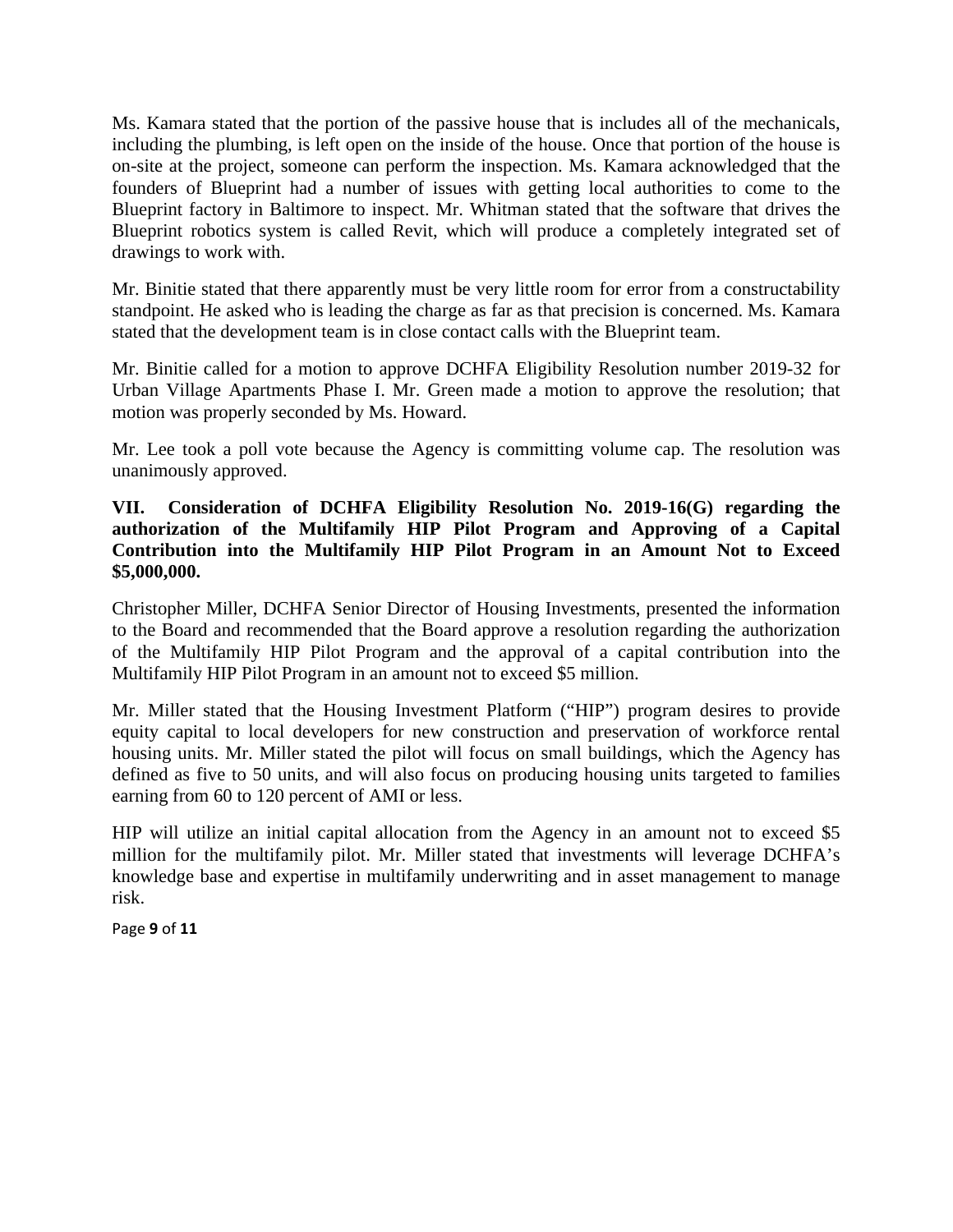Mr. Binitie asked Mr. Miller to briefly describe the Agency's accomplishments to date with respect to the HIP Program. Mr. Miller stated that the Agency established HIP in 2017 with an initial \$5 million commitment from the Agency, to invest alongside developers to create for-sale workforce housing. Mr. Miller stated that the Agency currently has approximately 100 units under development. The Agency has invested \$1.5 million in projects, Mr. Miller stated, with a total development cost of about \$10.5 million. The Agency has financed an additional \$1.7 million in predevelopment fund for homeownership through the McKinney Act loan program as well.

Mr. Lee asked Mr. Miller what segment of the population the Agency has sold homes to through the existing HIP program. Mr. Miller stated that the Agency has sold a multitude of units, and has some sales in the pipeline to District of Columbia public school teachers, as well as police officers and firefighters. Mr. Miller stated that this program has been very popular with teachers, and because they are already working in the community, they prefer living in the community as well.

Mr. Binitie asked Mr. Miller if he thinks he is going to be able to expend the full \$5 million on this new multifamily pilot program. Mr. Miller stated that the Agency has financed a large quantity of projects. Currently, the Agency is searching for the right project that would require a significant amount of capital.

Mr. Binitie called for a motion to approve DCHFA Eligibility Resolution number 2019-16(G) regarding the authorization of the Multifamily HIP Pilot Program and approval of a capital contribution in the amount not to exceed \$5 million to initially capitalize the program. Mr. Green made a motion to approve the resolution; that motion was properly seconded Ms. Howard.

Mr. Lee suggested that the Board take a poll vote. The resolution was unanimously approved.

### **VIII. Executive Director's Report.**

- Mr. Lee reported that the Agency was very successful in CY 2019, and is in the midst of wrapping up its FY 2019 audit report.
- Mr. Lee noted that from a production standpoint, the Agency financed its first affordable senior assisted living project in Ward 8. Mr. Lee stated his appreciation for the staff and their accomplishments in 2019.

### **IX. Other Business.**

Page **10** of **11**